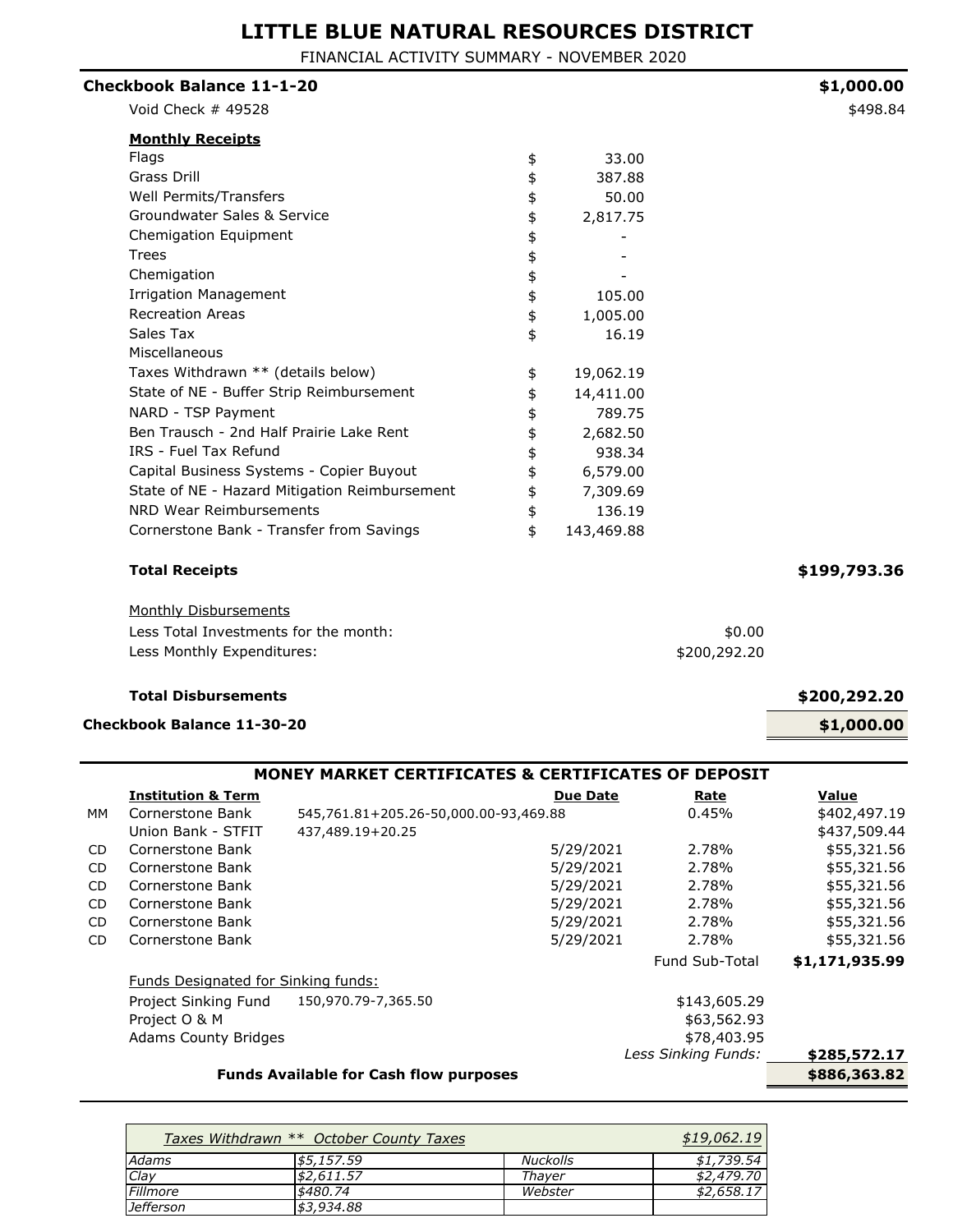## **LITTLE BLUE NRD FINANCIAL ACTIVITY FOR FY 2020 Through October 30, 2020**

|         |                                      | <b>Budget</b>  | Spent        | % Used | Unused         |
|---------|--------------------------------------|----------------|--------------|--------|----------------|
| 405     | <b>VEHICLE EXPENSE</b>               | \$30,000.00    | \$10,314.72  | 34%    | \$19,685.28    |
| 407     | DIRECTORS EXPENSE                    | \$30,000.00    | \$6,299.38   | 21%    | \$23,700.62    |
| 409     | DIRECTORS PER DIEM                   | \$25,000.00    | \$9,040.00   | 36%    | \$15,960.00    |
| 413     | <b>DUES &amp; MEMBERSHIPS</b>        | \$33,715.00    | \$32,685.00  | 97%    | \$1,030.00     |
| 417     | PERSONNEL EXPENSES                   | \$31,000.00    | \$2,005.81   | 6%     | \$28,994.19    |
| 419     | <b>FEES &amp; LICENSES</b>           | \$23,450.00    | \$60.00      | $0\%$  | \$23,390.00    |
| 423     | <b>BONDS</b>                         | \$150.00       | \$0.00       | $0\%$  | \$150.00       |
| 425     | <b>INSURANCE</b>                     | \$45,000.00    | \$32,204.79  | 72%    | \$12,795.21    |
| 431     | LEGAL NOTICE/ADVERTISING             | \$15,000.00    | \$3,992.51   | 27%    | \$11,007.49    |
| 432     | MISCELLANEOUS EXPENSE                | \$600.00       | \$255.71     | 43%    | \$344.29       |
|         | 433/472/451 OFFICE SUPPLIES/EXPENSES | \$32,200.00    | \$6,800.76   | 21%    | \$25,399.24    |
| 437     | <b>POSTAGE</b>                       | \$12,000.00    | \$1,079.15   | 9%     | \$10,920.85    |
| 439     | PROFESSIONAL SERVICES                | \$52,238.00    | \$21,081.00  | 40%    | \$31,157.00    |
| 447     | OPERATION/MAINTENANCE                | \$308,000.00   | \$42,235.49  | 14%    | \$265,764.51   |
| 452     | <b>TELEPHONE</b>                     | \$10,000.00    | \$3,719.21   | 37%    | \$6,280.79     |
| 453     | <b>UTILITIES</b>                     | \$15,000.00    | \$4,433.31   | 30%    | \$10,566.69    |
| 463     | <b>BUILDING MAINTENANCE</b>          | \$4,900.00     | \$769.78     | 16%    | \$4,130.22     |
| 464     | DEVELOPMENT ON DIST. HOLDINGS        | \$19,160.00    | \$4,457.34   | 23%    | \$14,702.66    |
| 465     | <b>TAXES</b>                         | \$4,200.00     | \$0.00       | $0\%$  | \$4,200.00     |
| 472     | OFFICE EQUIPMENT                     | \$15,700.00    | \$3,856.65   | 25%    | \$11,843.35    |
| 473     | MACHINERY/AUTO/TRUCKS                | \$30,000.00    | \$0.00       | $0\%$  | \$30,000.00    |
| 421     | <b>RESEARCH &amp; EDUCATION</b>      | \$67,750.00    | \$33,774.54  | 50%    | \$33,975.46    |
| 421/474 | WATER MGMT. ACTIVITIES               | \$335,833.00   | \$12,709.77  | 4%     | \$323,123.23   |
| 441/439 | PROGRAM/PROJECT COSTS                | \$711,497.00   | \$179,658.61 | 25%    | \$531,838.39   |
| 448     | TREE PROGRAM                         | \$25,000.00    | \$0.00       | $0\%$  | \$25,000.00    |
| 469     | WILDLIFE HABITAT                     | \$74,550.00    | \$29,471.50  | 40%    | \$45,078.50    |
|         | 415/416/435 EMPLOYEE BENEFITS/TAXES  | \$315,000.00   | \$98,003.11  | 31%    | \$216,996.89   |
|         | 455 CLERICAL SALARIES                | \$154,687.00   | \$41,794.21  | 27%    | \$112,892.79   |
| 457     | ADMINISTRATIVE SALARIES              | \$253,638.00   | \$84,191.63  | 33%    | \$169,446.37   |
| 459     | <b>TECHNICAL SALARIES</b>            | \$382,993.00   | \$123,568.53 | 32%    | \$259,424.47   |
| 460     | PART TIME MAINTENANCE SALARY         | \$20,000.00    | \$7,588.84   | 38%    | \$12,411.16    |
| 470     | NRCS CLERICAL REIMBURSEMENT          | \$25,000.00    | \$0.00       | 0%     | \$25,000.00    |
|         |                                      | \$3,103,261.00 | \$796,051.35 | 26%    | \$2,307,209.65 |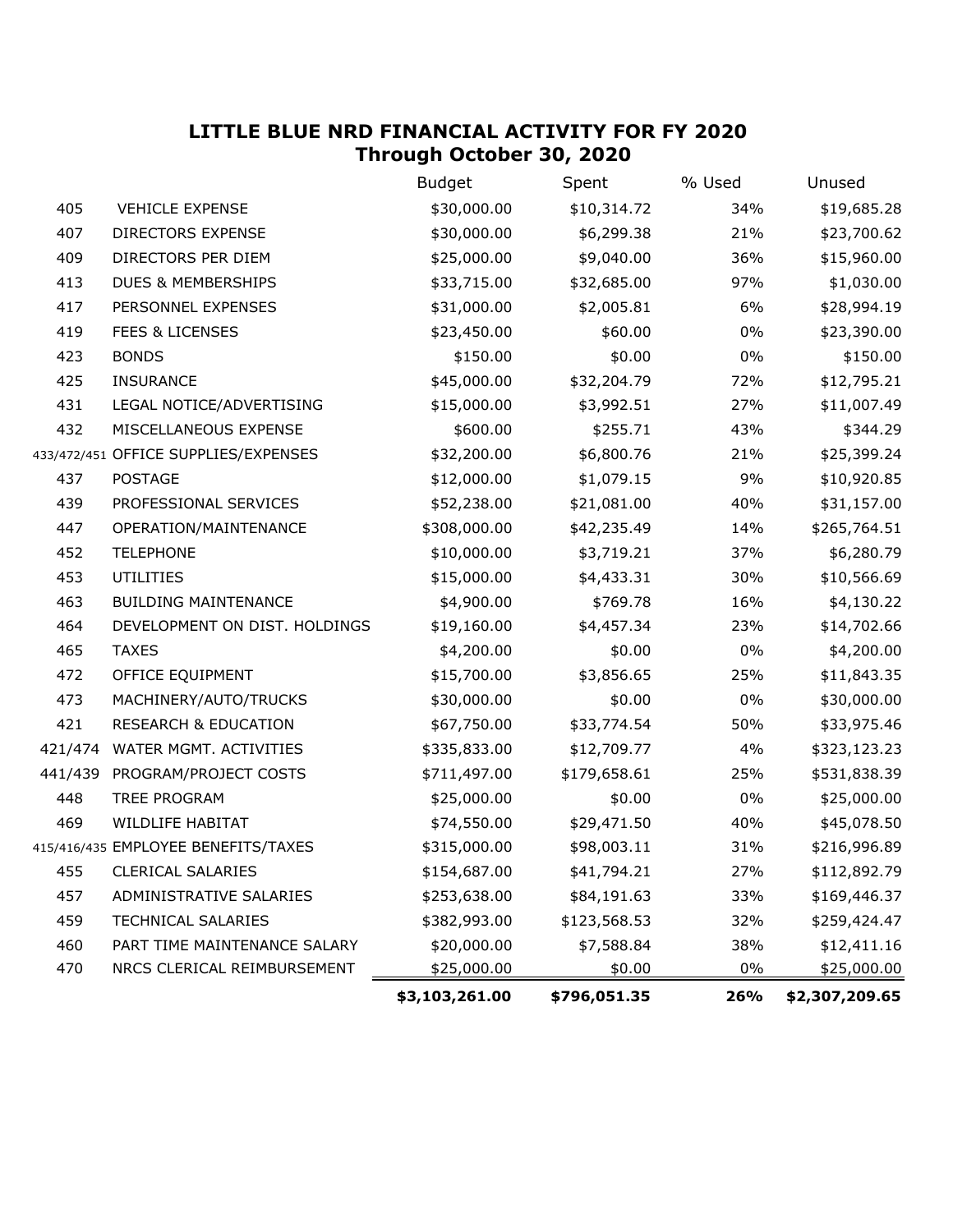## **LITTLE BLUE NRD NOVEMBER 2020 EXPENDITURES**

|                | <b>Date</b>          | <b>Payee</b>                                      |                                            | Amount             |
|----------------|----------------------|---------------------------------------------------|--------------------------------------------|--------------------|
| AW             | 11/5/20              | Alicia Epps                                       | October Salary                             | 2,594.83           |
| AW             | 11/5/20              | Allyson Peshek                                    | October Salary                             | 2,183.42           |
| AW             | 11/5/20              | Christine Zabokrtsky                              | October Salary                             | 1,976.49           |
| AW             | 11/5/20              | Erika Brinegar                                    | October Salary                             | 2,576.70           |
| AW             | 11/5/20              | Heidi McClintock                                  | October Salary                             | 2,920.06           |
| AW             | 11/5/20              | James Oltmans                                     | October Salary                             | 2,668.37           |
| AW             | 11/5/20              | Jed Bergen                                        | October Salary                             | 2,646.92           |
| AW             | 11/5/20              | Jessica Hynek                                     | October Salary                             | 2,265.03           |
| AW             | 11/5/20              | Kathleen Boysen                                   | October Salary                             | 2,046.64           |
| AW             | 11/5/20              | Kent Thompson                                     | October Salary                             | 3,441.36           |
| AW             | 11/5/20              | Kevin Orvis                                       | October Salary                             | 4,784.26           |
| AW             | 11/5/20              | Kyle Hauschild                                    | October Salary                             | 5,801.21           |
| AW             | 11/5/20              | Marie Herbek                                      | October Salary                             | 3,949.65           |
| AW             | 11/5/20              | Paula Schultz                                     | October Salary                             | 2,329.99           |
| AW             | 11/5/20              | <b>Tyler Goeschel</b>                             | October Salary                             | 4,108.42           |
| 49489          | 11/5/20              | Jayda McCall                                      | October Salary                             | 155.27             |
| EP             | 11/30/20             | <b>AFLAC</b>                                      | Insurance                                  | 877.61             |
| EP             | 11/30/20             | <b>Bankcard Processing Center</b>                 | See Attached                               | 1,180.77           |
| EP             | 11/30/20             | <b>Black Hills Energy</b>                         | <b>Utilities</b>                           | 225.33             |
| AW             | 11/10/20             | Cornerstone Bank                                  | <b>Transfers Fee</b>                       | 15.00              |
| AW             | 11/30/20             | Cornerstone Bank                                  | Safe Deposit Box Fee                       | 25.00              |
| EP             | 11/30/20             | NE Dept. of Revenue                               | Sales Tax                                  | 21.77              |
| EP             | 11/10/20             | <b>IRS</b>                                        | Payroll Taxes                              | 13,850.83          |
| AW             | 11/30/20             | Little Blue NRD                                   | Petty Cash                                 | 13.01              |
| EP             | 11/30/20             | LogMeIn Communications                            | Phone                                      | 23.99              |
| EP             | 11/10/20             | Nationwide Insurance                              | Retirement                                 | 7,411.91           |
| EP             | 11/10/20             | NE Dept. of Revenue                               | State WH                                   | 2,239.48           |
| EP             | 11/30/20             | Perennial Public Power District                   | Rec Area Maintenance                       | 209.41             |
| EP             | 11/30/20             | Pitney Bowes Global Fin. Services                 | Postage Machine Return Fee                 | 50.00              |
| EP             | 11/30/20             | Quadient Leasing USA                              | Postage Machine Lease                      | 225.32             |
| EP             | 11/30/20             | Quadient Leasing USA                              | Postage                                    | 700.00             |
| EP             | 11/30/20             | Southern Power District                           | Rec Area Maintenance                       | 23.00              |
| EP             | 11/30/20             | Southern Power District                           | Rec Area Maintenance                       | 25.24              |
| EP             | 11/30/20             | <b>TSheets</b>                                    | Office Expense                             | 75.00              |
| aw             | 11/30/20             | US Bank Equip. Finance                            | Copier Lease                               | 263.38             |
| AW             | 11/30/20             | Verizon Wireless                                  | Phone                                      | 644.15             |
| 49551          | 11/30/20             | $5/D$ Inc.                                        | <b>Buffer Payment</b>                      | 607.50             |
| 49552          | 11/30/20             | <b>Adams County Clerk</b>                         | <b>Election Expense</b>                    | 118.35             |
| 49553          | 11/30/20             | <b>Adams County Treasurer</b>                     | Prairie Lake Taxes                         | 1,032.16           |
| 49554          | 11/30/20             | The Big G                                         | 0 & M                                      | 27.54              |
| 49555          | 11/30/20             | <b>Binary Net LLC</b>                             | Office Expense                             | 9.95               |
| 49556          | 11/30/20             | Lawrence Bonifas Marital Trust                    | Meter Repair C/S                           | 278.80             |
| 49557<br>49558 | 11/30/20             | Blankenau Wilmoth Jarecke LLP                     | Legal Fees                                 | 42.00              |
|                | 11/30/20             | CDW Government                                    | Office 365 Subscription                    | 2,702.96           |
| 49602<br>49559 | 11/30/20             | Champlin Tire Recycling, Inc.                     | Tire Recycling                             | 12,045.07          |
| 49560          | 11/30/20             | C J Tire Co.<br><b>Edward Consbruck</b>           | Vehicle Expense                            | 167.59             |
| 49561          | 11/30/20<br>11/30/20 | Laura Corman                                      | Water Quality C/S<br><b>Buffer Payment</b> | 1,000.00<br>639.14 |
| 49562          | 11/30/20             | Cornhusker Press                                  | <b>I&amp;E</b>                             | 139.93             |
| 49563          | 11/30/20             | Cline Williams Wright Johnson Oldfa Audit Expense |                                            | 137.50             |
| 49564          | 11/30/20             | Dept. of Health & Human Serv.                     | Water License Renewal                      | 150.00             |
| 49565          | 11/30/20             | Eakes                                             | Office Expense                             | 306.25             |
| 49566          | 11/30/20             | Robert Endorf                                     | Rec Area Maintenance                       | 950.00             |
| 49567          | 11/30/20             | Fairbury Journal News                             | Legals                                     | 34.50              |
| 49568          | 11/30/20             | Fairbury Light & Water                            | Rec Area Maintenance                       | 87.14              |
| 49569          | 11/30/20             | Fehr Family Farms Inc.                            | Meter Repair C/S                           | 97.75              |
| 49570          | 11/30/20             | Fillmore County Clerk                             | <b>Election Expense</b>                    | 235.13             |
| 49571          | 11/30/20             | The Garbage Co. South                             | <b>Utilities</b>                           | 243.00             |
|                |                      |                                                   |                                            |                    |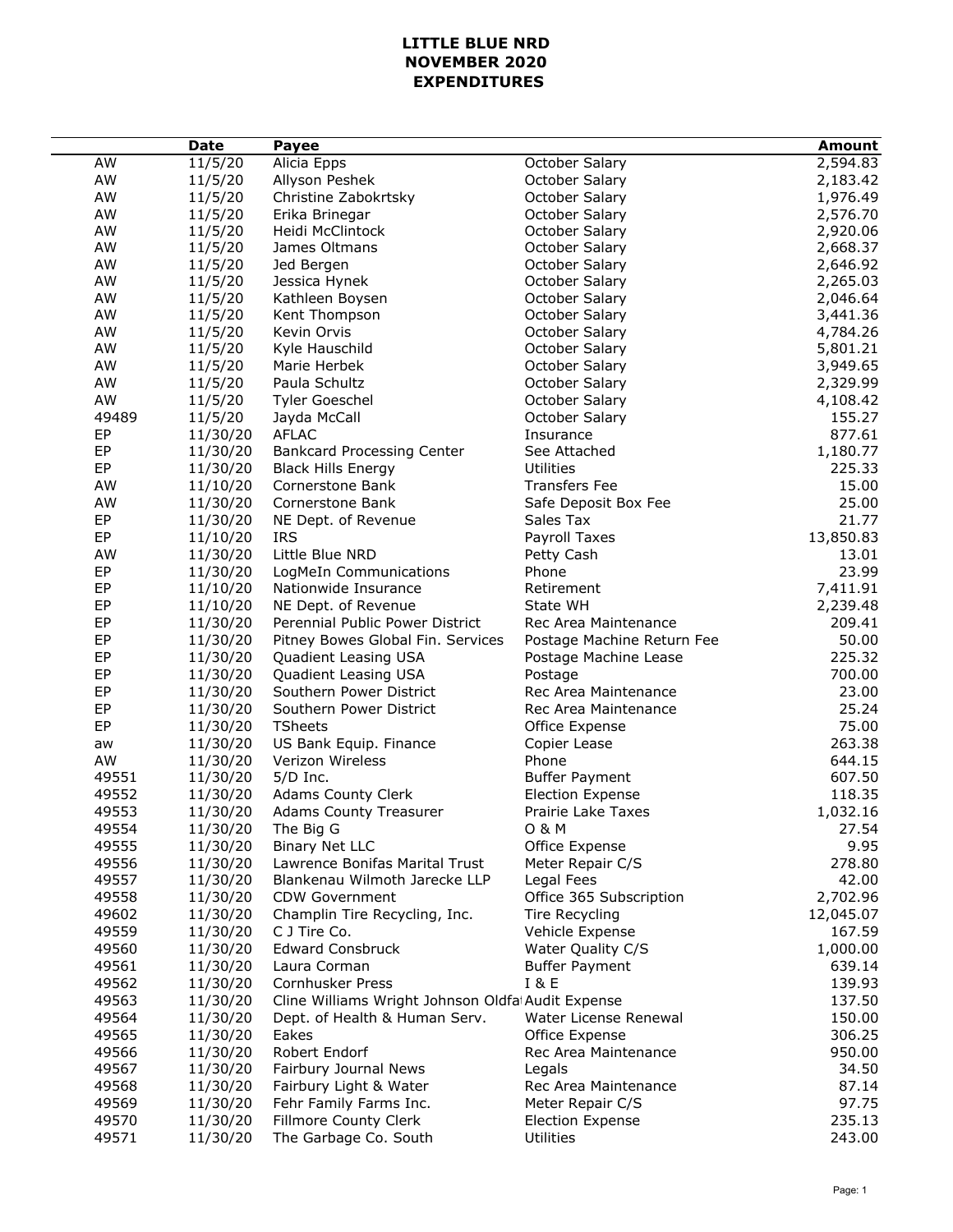## **LITTLE BLUE NRD NOVEMBER 2020 EXPENDITURES**

| 49572 | 11/30/20 | Groundwater Mgmt. District Assoc.                      | Membership                         | 350.00    |
|-------|----------|--------------------------------------------------------|------------------------------------|-----------|
| 49573 | 11/30/20 | GPM Enterprises Inc.                                   | <b>Meter Repairs</b>               | 11,572.12 |
| 49574 | 11/30/20 | Hastings Tribune                                       | Legals                             | 52.03     |
| 49575 | 11/30/20 | Gene Heidemann                                         | <b>Buffer Payment</b>              | 364.17    |
| 49576 | 11/30/20 | Gaylon Hermann                                         | Water Quality C/S                  | 1,000.00  |
| 49577 | 11/30/20 | Steve Higel                                            | Big Sandy Water Quality Initiative | 194.20    |
| 49578 | 11/30/20 | Christopher Huber                                      | Land Treatment C/S                 | 1,693.72  |
| 49579 | 11/30/20 | Mitchell Husa                                          | <b>Buffer Payment</b>              | 1,005.69  |
| 49580 | 11/30/20 | <b>JEO Consulting Group</b>                            | Hazard Mitigation, Kenesaw Dike    | 24,247.50 |
| 49581 | 11/30/20 | Roger P & Marilyn Kastrup Rev Trust Land Treatment C/S |                                    | 1,844.96  |
| 49582 | 11/30/20 | Lanny Katzberg                                         | Water Quality C/S                  | 1,000.00  |
| 49583 | 11/30/20 | Little Blue PWP North                                  | Rec Area Maintenance               | 20.15     |
| 49584 | 11/30/20 | Larry Mahaffey                                         | Big Sandy Water Quality Initiative | 3,647.30  |
| 49585 | 11/30/20 | Mid-American Benefits                                  | Flexible Benefits Plan             | 660.00    |
| 49586 | 11/30/20 | Rex Mussman                                            | Rec Area Maintenance               | 438.28    |
| 49587 | 11/30/20 | NARD Risk Pool Assoc.                                  | Insurance                          | 18,271.51 |
| 49588 | 11/30/20 | Norfolk Lodge & Suites                                 | Director Expense                   | 96.00     |
| 49589 | 11/30/20 | Nutrien Ag Solutions                                   | Vehicle Expense                    | 833.34    |
| 49590 | 11/30/20 | Osler Land Corp.                                       | <b>Buffer Payment</b>              | 498.84    |
| 49591 | 11/30/20 | Paper Tiger Shredding                                  | Office Expense                     | 50.00     |
| 49592 | 11/30/20 | Gary Peppie                                            | Meter Repair C/S                   | 278.80    |
| 49593 | 11/30/20 | <b>SDD Farms LLC</b>                                   | <b>Buffer Payment</b>              | 1,012.50  |
| 49594 | 11/30/20 | Shaw Farms LLC                                         | Meter Repair C/S                   | 278.80    |
| 49595 | 11/30/20 | Thayer Co. Treasurer                                   | <b>Equipment Expense</b>           | 13.50     |
| 49596 | 11/30/20 | Upper Big Blue NRD                                     | <b>Blue Basin Modeling</b>         | 4,616.91  |
| 49597 | 11/30/20 | <b>Victory Graphics</b>                                | NRD Wear                           | 47.40     |
| 49598 | 11/30/20 | Village of Davenport                                   | Utilities                          | 342.17    |
| 49599 | 11/30/20 | Village of Reynolds                                    | Drainage Project                   | 12,541.29 |
| 49600 | 11/30/20 | Village of Shickley                                    | Drainage Project                   | 10,628.00 |
| 49603 | 11/30/20 | Windstream                                             | <b>Utilities</b>                   | 607.94    |
| 49601 | 11/30/20 | Yost Excavating LLC                                    | Sandcreek Recharge Project         | 6,484.00  |

**200,292.20**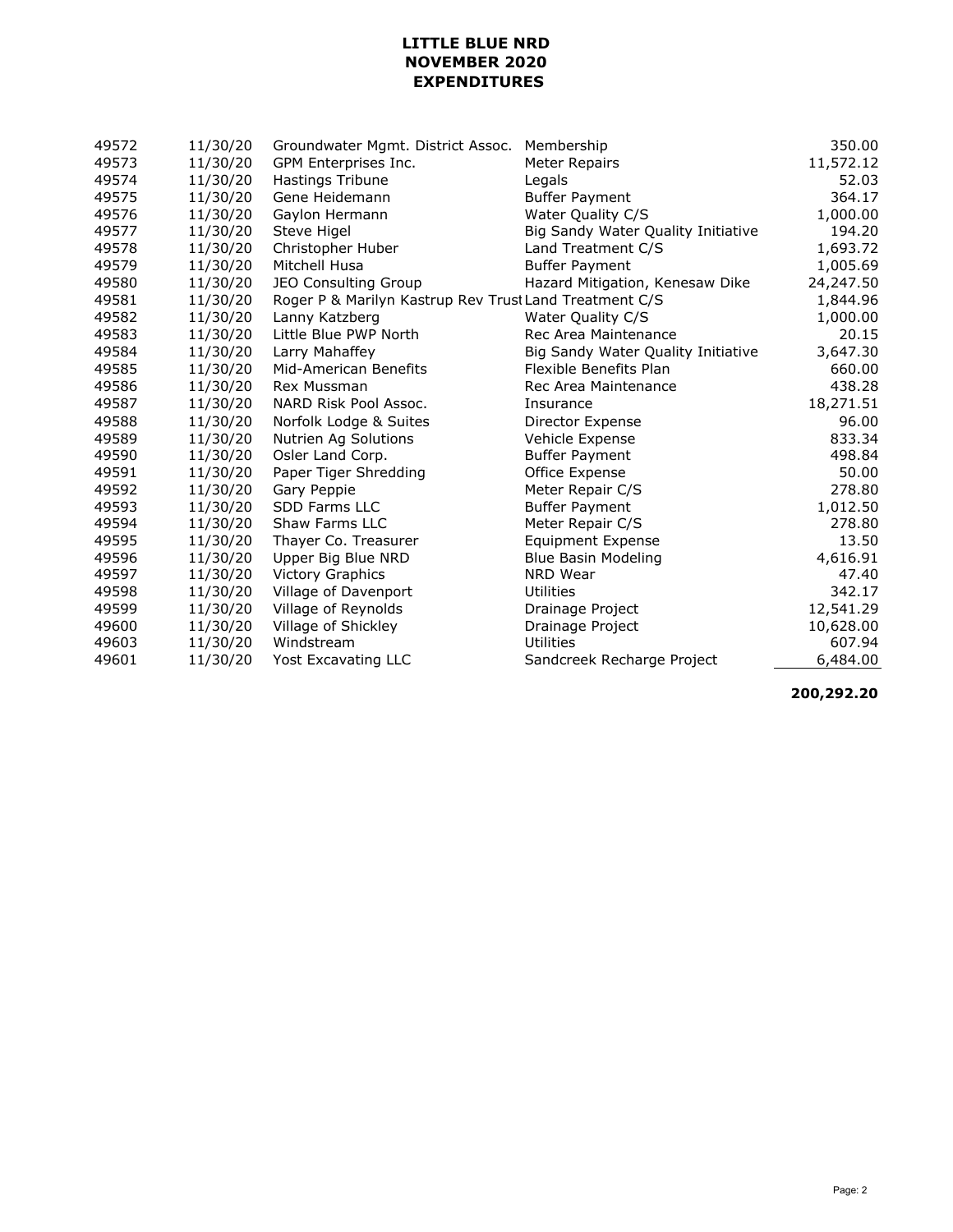|                | <b>Little Blue NRD Credit Card Log</b> |                               |                                      |               |  |
|----------------|----------------------------------------|-------------------------------|--------------------------------------|---------------|--|
| NOVEMBER, 2020 |                                        |                               |                                      |               |  |
| <b>Date</b>    | <b>Employee</b>                        | <b>Merchant Name</b>          | <b>Items Purchased</b>               | <b>Amount</b> |  |
| 9/9/2020       | Kyle                                   | <b>Burger King, Creighton</b> | Kyle, Tyler Nitrogen Mgmt. Field Day | 17.63<br>\$   |  |
| 9/12/2020      | Marie                                  | <b>Jive Communications</b>    | Conference call                      | \$<br>54.39   |  |
| 8/31/2020      | Kevin                                  | <b>Maatsch's Food Shop</b>    | Fuel, wash truck                     | 61.65<br>\$   |  |
| 9/8/2020       | Jed                                    | <b>NAPA</b>                   | DC Inverter                          | \$<br>67.39   |  |
| 9/12/2020      | Erika                                  | Adobe                         | 12 month subscription                | 191.57<br>\$  |  |
| 8/28/2020      | <b>Tyler</b>                           | <b>B&amp;H Photo</b>          | Microphones for board room           | 850.90<br>\$  |  |
| 8/31/2020      | Heidi                                  | Amazon                        | Tree watering bags                   | 36.79<br>\$   |  |
| 9/8/2020       | Heidi                                  | <b>Trophy Depot</b>           | Award ribbons                        | 23.23<br>\$   |  |
| 9/8/2020       | <b>Heidi</b>                           | Hit Trophy Inc.               | Service awards                       | 139.80<br>\$  |  |
| 9/9/2020       | Heidi                                  | Molly's Custom Silver         | Service awards                       | \$<br>99.65   |  |
| 9/14/2020      | Heidi                                  | <b>Trophy Depot</b>           | Award ribbons                        | \$<br>25.88   |  |
| 8/26/2020      | Kathy                                  | Amazon                        | Yearly planner                       | \$<br>26.95   |  |
| 8/27/2020      | <b>Kathy</b>                           | Vistaprint                    | <b>Business cards</b>                | \$<br>29.99   |  |
| 8/27/2020      | Kathy                                  | Amazon                        | Computer desk                        | \$<br>62.15   |  |
|                |                                        |                               |                                      | 1,687.97<br>S |  |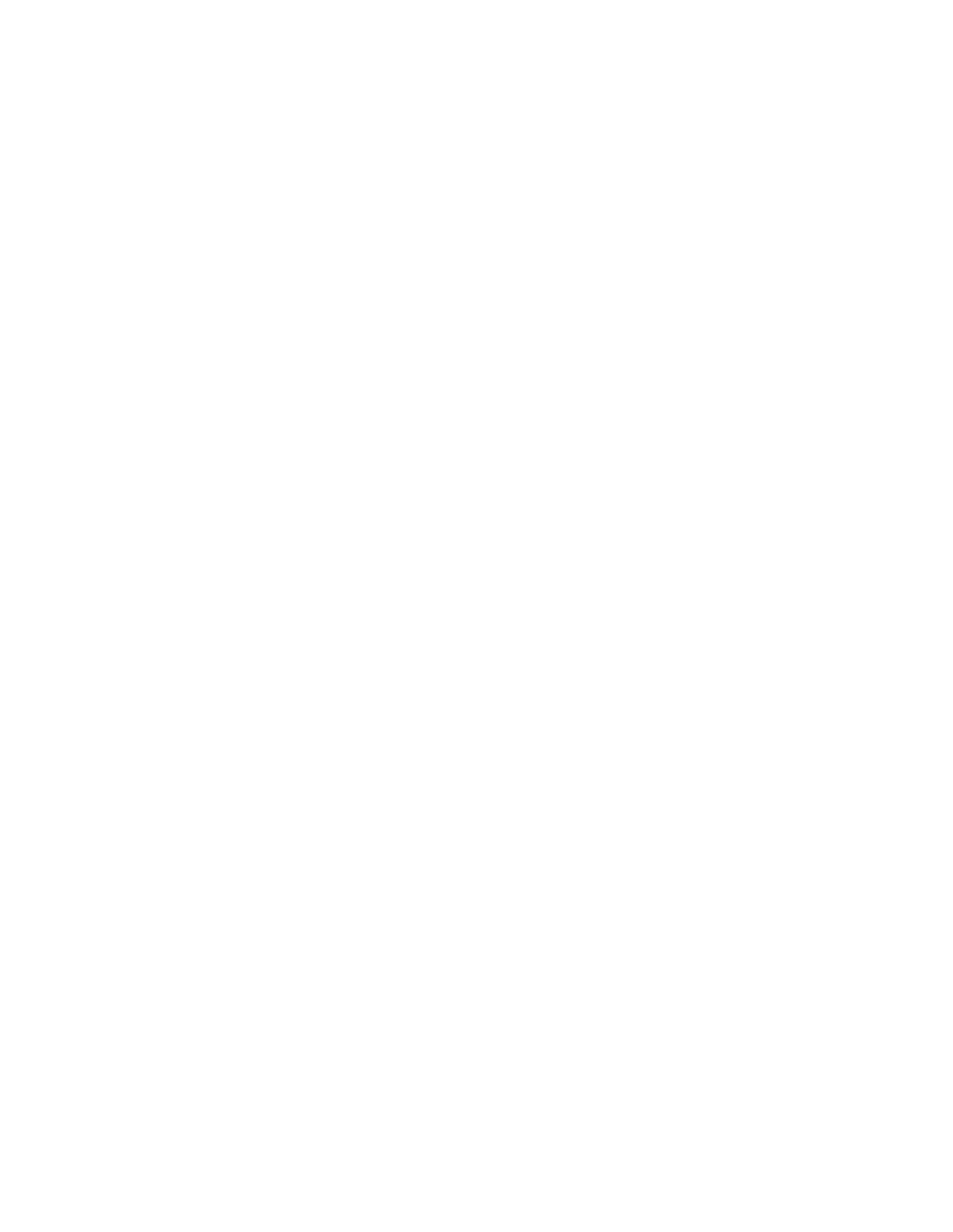# **LITTLE BLUE PUBLIC WATER PROJECT - NORTH**

FINANCIAL ACTIVITY SUMMARY - NOVEMBER 2020

|                                                                                                            |                                                                                                                                                                                            | <b>Checkbook Balance 11-1-20</b>                                                                                                                                                                                                                                                                                                                                                                           |                                                                                                                                                                                                                                                            |                                                                                                                                                             | \$<br>200.00                   |
|------------------------------------------------------------------------------------------------------------|--------------------------------------------------------------------------------------------------------------------------------------------------------------------------------------------|------------------------------------------------------------------------------------------------------------------------------------------------------------------------------------------------------------------------------------------------------------------------------------------------------------------------------------------------------------------------------------------------------------|------------------------------------------------------------------------------------------------------------------------------------------------------------------------------------------------------------------------------------------------------------|-------------------------------------------------------------------------------------------------------------------------------------------------------------|--------------------------------|
|                                                                                                            | <b>Monthly Receipts</b><br>Heartland Bank - Water Sales                                                                                                                                    | Diode Communications - Tower Rent<br>Eric Gordon - Deposit BU # 202<br>Kevin Schmidt - Hookup & Deposit                                                                                                                                                                                                                                                                                                    |                                                                                                                                                                                                                                                            | \$13,972.86<br>\$100.00<br>\$150.00<br>\$1,650.00                                                                                                           |                                |
|                                                                                                            | <b>Total Receipts</b>                                                                                                                                                                      |                                                                                                                                                                                                                                                                                                                                                                                                            |                                                                                                                                                                                                                                                            |                                                                                                                                                             | \$15,872.86                    |
|                                                                                                            | <b>Monthly Expenditures</b>                                                                                                                                                                |                                                                                                                                                                                                                                                                                                                                                                                                            |                                                                                                                                                                                                                                                            |                                                                                                                                                             |                                |
| AW<br>AW<br>EP<br>AW<br>EP<br>AW<br>EP<br>EP<br>EP<br>4807<br>4808<br>4809<br>4810<br>4811<br>4812<br>4813 | 11/5/20<br>11/5/20<br>11/30/20<br>11/10/20<br>11/10/20<br>11/30/20<br>11/10/20<br>11/30/20<br>11/30/20<br>11/30/20<br>11/30/20<br>11/30/20<br>11/30/20<br>11/30/20<br>11/30/20<br>11/30/20 | <b>Bruce Dux</b><br>Paula Schultz<br><b>Bankcard Processing Center</b><br>Cornerstone Bank<br><b>IRS</b><br>Little Blue PWP North<br>Nationwide Insurance<br>NE Dept. of Revenue<br>Union Bank & Trust NFIT<br>Fairbury Journal News<br>Fairbury Light & Water<br>Jefferson Co. Highway Dept.<br>NE Public Health Env. Lab.<br>One Call Concepts, Inc.<br>Plymouth Electric Inc.<br>Plymouth Electric Inc. | October Salary<br>October Salary<br>Truck, Postage Expense<br><b>Transfers Fee</b><br>Payroll Taxes<br>Petty Cash<br>Retirement<br>Sales Tax<br><b>Transfer to Savings</b><br>Legals<br>Utilities<br>Easement<br>Laboratory<br>Phone<br>Repairs<br>Repairs | 470.05<br>347.99<br>123.38<br>5.00<br>171.76<br>23.06<br>110.31<br>586.34<br>4,834.46<br>5.80<br>7,595.41<br>100.00<br>27.00<br>15.06<br>243.50<br>1,213.74 |                                |
|                                                                                                            |                                                                                                                                                                                            | Less Total Investments for the month<br>Less Monthly Expenditures<br><b>Total Disbursements for the month</b>                                                                                                                                                                                                                                                                                              |                                                                                                                                                                                                                                                            | \$4,834.46<br>\$11,038.40                                                                                                                                   | \$15,872.86                    |
|                                                                                                            |                                                                                                                                                                                            |                                                                                                                                                                                                                                                                                                                                                                                                            |                                                                                                                                                                                                                                                            |                                                                                                                                                             |                                |
|                                                                                                            |                                                                                                                                                                                            | <b>Checkbook Balance 11-30-20</b>                                                                                                                                                                                                                                                                                                                                                                          | MONEY MARKET CERTIFICATES OF DEPOSIT & CERTIFICATES OF DEPOSIT                                                                                                                                                                                             |                                                                                                                                                             | \$<br>200.00                   |
|                                                                                                            | <b>Institution &amp; Term</b>                                                                                                                                                              | <b>Activity</b>                                                                                                                                                                                                                                                                                                                                                                                            |                                                                                                                                                                                                                                                            |                                                                                                                                                             | Value                          |
| <b>CD</b>                                                                                                  |                                                                                                                                                                                            | 52,558.94+327.59<br>UNION BANK & TRUST<br><b>UNION BANK - STFIT</b>                                                                                                                                                                                                                                                                                                                                        | 93,624.55+7.95+7.78+4,834.46                                                                                                                                                                                                                               |                                                                                                                                                             | \$<br>52,886.53<br>\$98,474.74 |

**Funds Available for Cash flow purposes 8 151,361.27**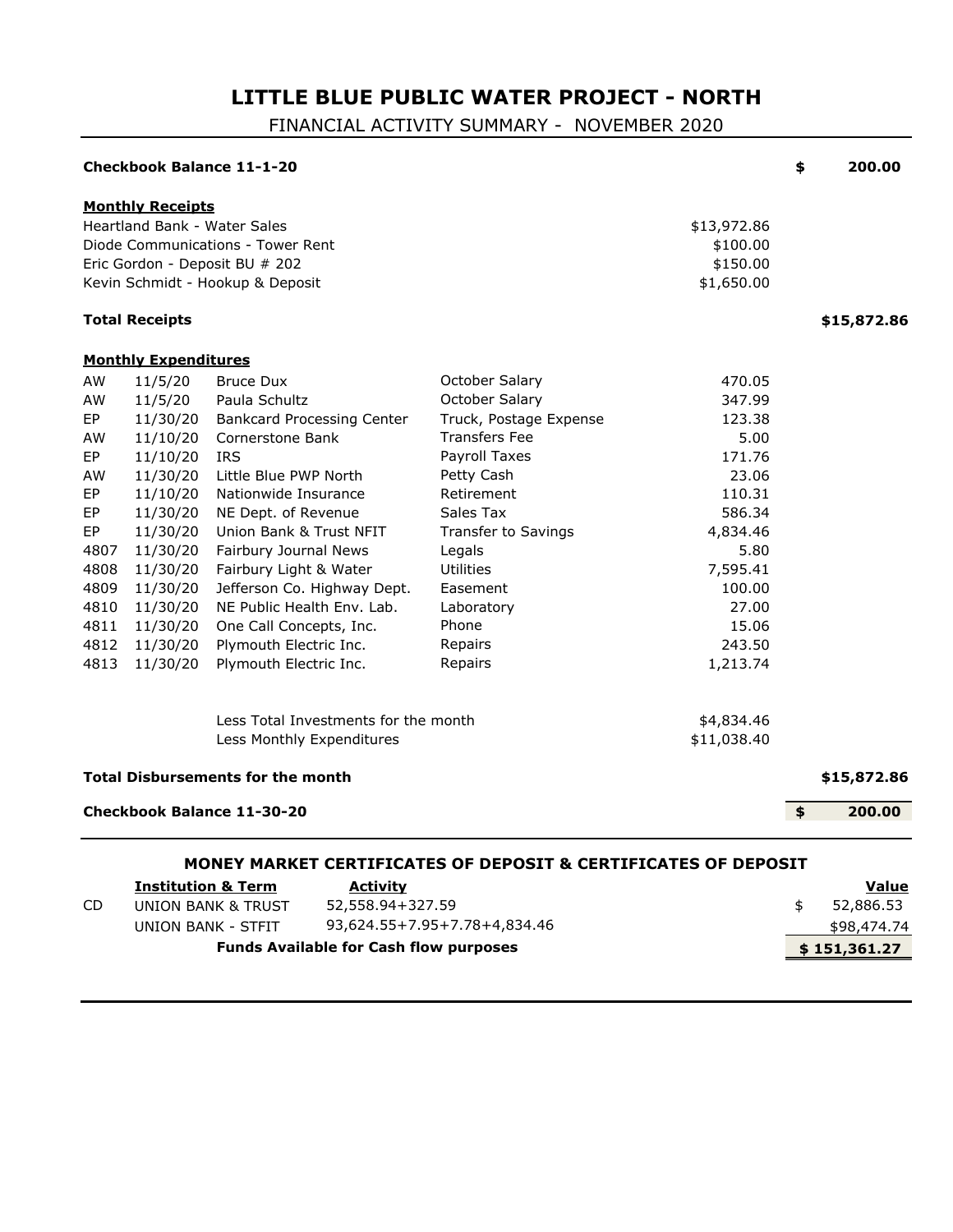## **LITTLE BLUE PUBLIC WATER PROJECT-NORTH FINANCIAL ACTIVITY FOR FY 2020 Through October 30, 2020**

|             |                                           | \$369,443.42  | \$79,455.16 | 21.51%   | \$289,988.26 |
|-------------|-------------------------------------------|---------------|-------------|----------|--------------|
|             | 431-434/437/451 OFFICE SUPPLIES-MISC-RENT | \$3,432.00    | \$899.62    | 26.21%   | \$2,532.38   |
| 47400       | AUTO/TRUCKS/TRAILERS                      | \$0.00        | \$0.00      | #DIV/0!  | \$0.00       |
| 436/448     | <b>REPAIRS &amp; MAINTENANCE</b>          | \$20,000.00   | \$7,334.35  | 36.67%   | \$12,665.65  |
| 425/439     | <b>INSURANCE</b>                          | \$3,500.00    | \$0.00      | $0.00\%$ | \$3,500.00   |
| 452         | <b>PHONE</b>                              | \$400.00      | \$172.44    | 43.11%   | \$227.56     |
| 453         | <b>ELECTRICITY</b>                        | \$9,000.00    | \$2,718.68  | 30.21%   | \$6,281.32   |
| 454         | <b>WATER</b>                              | \$118,000.00  | \$36,449.93 | 30.89%   | \$81,550.07  |
| 440         | PROFESSIONAL SERVICES                     | \$174,900.00  | \$15,196.51 | 8.69%    | \$159,703.49 |
| 415/435     | TAXES/RETIREMENT                          | \$2,700.00    | \$802.71    | 29.73%   | \$1,897.29   |
| 214         | <b>SALES TAX</b>                          | \$8,000.00    | \$2,630.55  | 32.88%   | \$5,369.45   |
| 405         | <b>TRUCK EXPENSE</b>                      | \$3,000.00    | \$2,046.68  | 68.22%   | \$953.32     |
| 455/456/459 | <b>WAGES</b>                              | \$26,511.42   | \$11,203.69 | 42.26%   | \$15,307.73  |
|             |                                           | <b>Budget</b> | Spent       | % Used   | Unused       |

\*\* LOAN PAID OFF JUNE 13, 2013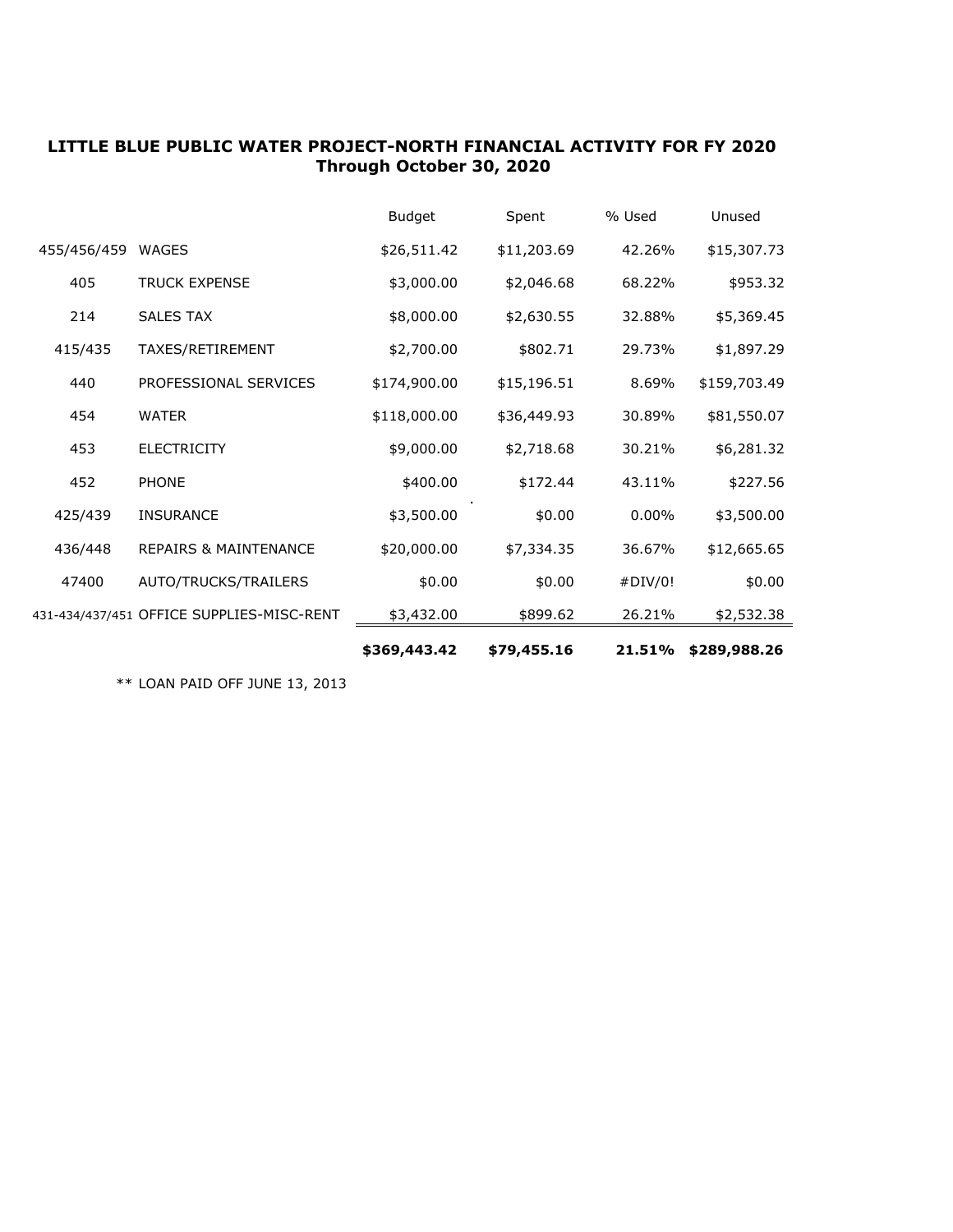# **LITTLE BLUE PUBLIC WATER PROJECT - SOUTH**

FINANCIAL ACTIVITY SUMMARY - NOVEMBER 2020

|                                                                                                                                |                                                                                                                                                                                                                                | <b>Checkbook Balance 11-1-20</b>                                                                                                                                                                                                                                                                                                                                                                                                                           |                                                                                                                                                                                                                                                                                                           |                                                                                                                                                                                       | \$            | 200.00                       |
|--------------------------------------------------------------------------------------------------------------------------------|--------------------------------------------------------------------------------------------------------------------------------------------------------------------------------------------------------------------------------|------------------------------------------------------------------------------------------------------------------------------------------------------------------------------------------------------------------------------------------------------------------------------------------------------------------------------------------------------------------------------------------------------------------------------------------------------------|-----------------------------------------------------------------------------------------------------------------------------------------------------------------------------------------------------------------------------------------------------------------------------------------------------------|---------------------------------------------------------------------------------------------------------------------------------------------------------------------------------------|---------------|------------------------------|
|                                                                                                                                | <b>Monthly Receipts</b>                                                                                                                                                                                                        | <b>Heartland Bank - Water Sales</b><br>Joseph Nold - Deposit on BU # S-089<br>Dan Deboer - Hookup Expense<br>Jeff Prellwitz - Hookup Expense                                                                                                                                                                                                                                                                                                               |                                                                                                                                                                                                                                                                                                           | \$13,349.85<br>\$150.00<br>\$1,271.96<br>\$1,322.60                                                                                                                                   |               |                              |
|                                                                                                                                | <b>Total Receipts</b>                                                                                                                                                                                                          |                                                                                                                                                                                                                                                                                                                                                                                                                                                            |                                                                                                                                                                                                                                                                                                           |                                                                                                                                                                                       |               | \$16,094.41                  |
|                                                                                                                                | <b>Monthly Expenditures</b>                                                                                                                                                                                                    |                                                                                                                                                                                                                                                                                                                                                                                                                                                            |                                                                                                                                                                                                                                                                                                           |                                                                                                                                                                                       |               |                              |
| AW<br>AW<br>EP<br>AW<br>EP<br>AW<br>EP<br>EP<br>EP<br>EP<br>EP<br>4520<br>4521<br>4522<br>4523<br>4524<br>4525<br>4526<br>4527 | 11/5/20<br>11/5/20<br>11/30/20<br>11/10/20<br>11/10/20<br>11/30/20<br>11/10/20<br>11/10/20<br>11/30/20<br>11/30/20<br>11/30/20<br>11/30/20<br>11/30/20<br>11/30/20<br>11/30/20<br>11/30/20<br>11/30/20<br>11/30/20<br>11/30/20 | Paula Schultz<br><b>Bruce Dux</b><br>Bankcard Processing Center<br>Cornerstone Bank<br><b>IRS</b><br>Little Blue PWP South<br>Nationwide Insurance<br>NE Dept. of Revenue<br>NE Dept. of Revenue<br>Norris Public Power District<br>Union Bank & Trust NFIT<br>Double M Buildings<br>Fairbury Journal News<br>Fairbury Light & Water<br>KS Rural Water Assoc.<br>NE Public Health Env. Lab.<br>One Call Concepts<br>Plymouth Electric<br>Village of Gilead | October Salary<br>October Salary<br>Truck, Postage Expense<br><b>Transfers Fee</b><br>Payroll Taxes<br>Petty Cash<br>Retirement<br>State WH<br>Sales Tax<br>Utilities<br>Transfer to Savings<br>Repairs<br>Legals<br><b>Utilities</b><br>Membership<br>Laboratory<br>Phone<br>Repairs<br><b>Utilities</b> | 296.16<br>659.78<br>123.37<br>5.00<br>196.80<br>23.05<br>129.13<br>4.30<br>388.14<br>304.27<br>6,399.35<br>1,725.82<br>6.90<br>5,413.42<br>74.90<br>18.00<br>14.00<br>243.50<br>68.52 |               |                              |
|                                                                                                                                |                                                                                                                                                                                                                                | Less Total Investments for the Month<br>Less Monthly Expenditures<br><b>Total Disbursements for the month</b>                                                                                                                                                                                                                                                                                                                                              |                                                                                                                                                                                                                                                                                                           | \$6,399.35<br>\$9,695.06                                                                                                                                                              |               | \$16,094.41                  |
|                                                                                                                                |                                                                                                                                                                                                                                | <b>Checkbook Balance 11-30-20</b>                                                                                                                                                                                                                                                                                                                                                                                                                          |                                                                                                                                                                                                                                                                                                           |                                                                                                                                                                                       | $\frac{1}{2}$ | 200.00                       |
|                                                                                                                                | <b>Institution &amp; Term</b><br><b>UNION BANK NFIT</b>                                                                                                                                                                        |                                                                                                                                                                                                                                                                                                                                                                                                                                                            | MONEY MARKET CERTIFICATES OF DEPOSIT & CERTIFICATES OF DEPOSIT<br>115,438.44+9.45+9.78+6,399.35                                                                                                                                                                                                           |                                                                                                                                                                                       |               | <b>Value</b><br>\$121,857.02 |
| <b>Funds Available for Cash flow purposes</b>                                                                                  |                                                                                                                                                                                                                                |                                                                                                                                                                                                                                                                                                                                                                                                                                                            | <b>TOTAL</b>                                                                                                                                                                                                                                                                                              | \$                                                                                                                                                                                    | 121,857.02    |                              |

**Replacement & Extension Funds (minimum of \$43,300)**